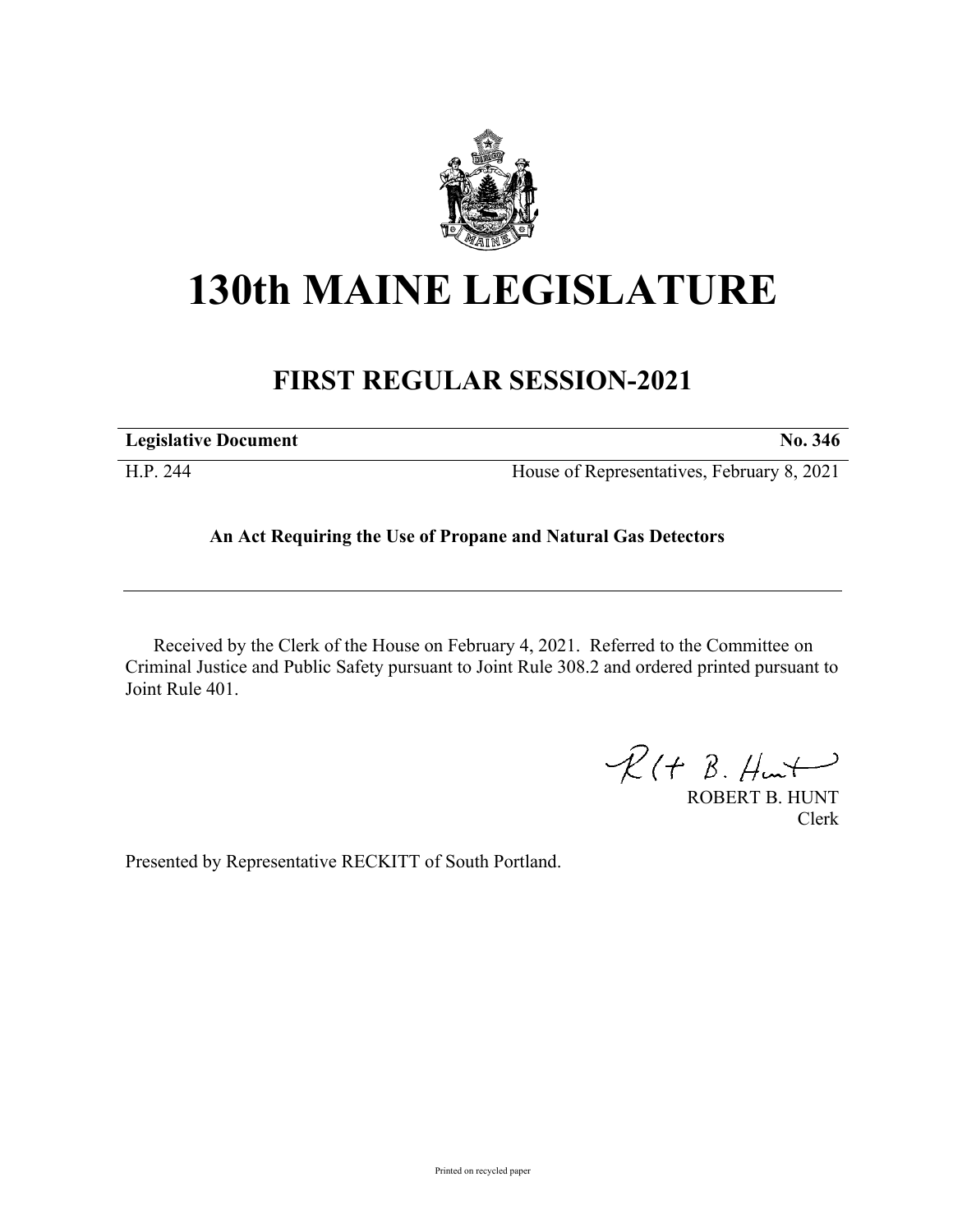| Be it enacted by the People of the State of Maine as follows:                                                                                                                                                                                                                                                                                                                                                                                                                                                                                                                                                                                                                                                     |
|-------------------------------------------------------------------------------------------------------------------------------------------------------------------------------------------------------------------------------------------------------------------------------------------------------------------------------------------------------------------------------------------------------------------------------------------------------------------------------------------------------------------------------------------------------------------------------------------------------------------------------------------------------------------------------------------------------------------|
| Sec. 1. 25 MRSA §2469 is enacted to read:                                                                                                                                                                                                                                                                                                                                                                                                                                                                                                                                                                                                                                                                         |
| §2469. Fuel gas detectors                                                                                                                                                                                                                                                                                                                                                                                                                                                                                                                                                                                                                                                                                         |
| 1. Fuel gas detector. As used in this section, unless the context otherwise indicates,<br>"fuel gas detector" means a device:                                                                                                                                                                                                                                                                                                                                                                                                                                                                                                                                                                                     |
| A. With an assembly that incorporates a sensor control component and an alarm<br>notification that detects elevations in propane, natural gas or any liquified petroleum<br>gas:                                                                                                                                                                                                                                                                                                                                                                                                                                                                                                                                  |
| B. That sounds a warning alarm; and                                                                                                                                                                                                                                                                                                                                                                                                                                                                                                                                                                                                                                                                               |
| C. That is approved or listed for the purpose specified in paragraph B by a nationally<br>recognized independent testing laboratory.                                                                                                                                                                                                                                                                                                                                                                                                                                                                                                                                                                              |
| A fuel gas detector may be battery-operated, plugged into an electrical outlet or hardwired.                                                                                                                                                                                                                                                                                                                                                                                                                                                                                                                                                                                                                      |
| 2. Fuel gas detector required. The building owner shall install, or cause to be<br>installed, in accordance with the manufacturer's requirements at least one approved fuel<br>gas detector in every room containing an appliance fueled by propane, natural gas or any<br>liquified petroleum gas in:                                                                                                                                                                                                                                                                                                                                                                                                            |
| A. Each unit in any building of multifamily occupancy;                                                                                                                                                                                                                                                                                                                                                                                                                                                                                                                                                                                                                                                            |
| B. A fraternity house, sorority house or dormitory that is affiliated with an educational<br>facility;                                                                                                                                                                                                                                                                                                                                                                                                                                                                                                                                                                                                            |
| C. A children's home, emergency children's shelter, children's residential care facility,<br>shelter for homeless children or specialized children's home as defined in Title 22,<br>section 8101, subsections 1, 2, 4, 4-A and 5, respectively; or                                                                                                                                                                                                                                                                                                                                                                                                                                                               |
| D. A hotel, motel or inn.                                                                                                                                                                                                                                                                                                                                                                                                                                                                                                                                                                                                                                                                                         |
| <b>3. Residential rental units.</b> In a residential rental unit occupied under the terms of a<br>rental agreement or under a month-to-month tenancy:                                                                                                                                                                                                                                                                                                                                                                                                                                                                                                                                                             |
| A. At the time of each occupancy, the landlord shall provide fuel gas detectors in<br>accordance with subsection 2 if fuel gas detectors are not already present. Each fuel<br>gas detector must be in working condition. After notification, in writing, by the tenant<br>of any deficiencies in a fuel gas detector, the landlord shall repair or replace the fuel<br>gas detector. If the landlord did not know and had not been notified of the need to<br>repair or replace a fuel gas detector, the landlord's failure to repair or replace the fuel<br>gas detector may not be considered evidence of negligence in a subsequent civil action<br>arising from death, property loss or personal injury; and |
| B. The tenant shall keep the fuel gas detectors in working condition by keeping the<br>fuel gas detectors connected to the electrical service in the building or keeping charged<br>batteries in battery operated fuel gas detectors, by testing the fuel gas detectors<br>periodically and by refraining from disabling the fuel gas detectors.                                                                                                                                                                                                                                                                                                                                                                  |
| 4. Transfer of building. A person who, after January 1, 2022, acquires by sale or<br>exchange a building listed in subsection 2, paragraph A shall install fuel gas detectors in<br>accordance with subsection 2 in the acquired building within 30 days of acquisition or<br>occupancy of the building, whichever is later, if fuel gas detectors in accordance with                                                                                                                                                                                                                                                                                                                                             |